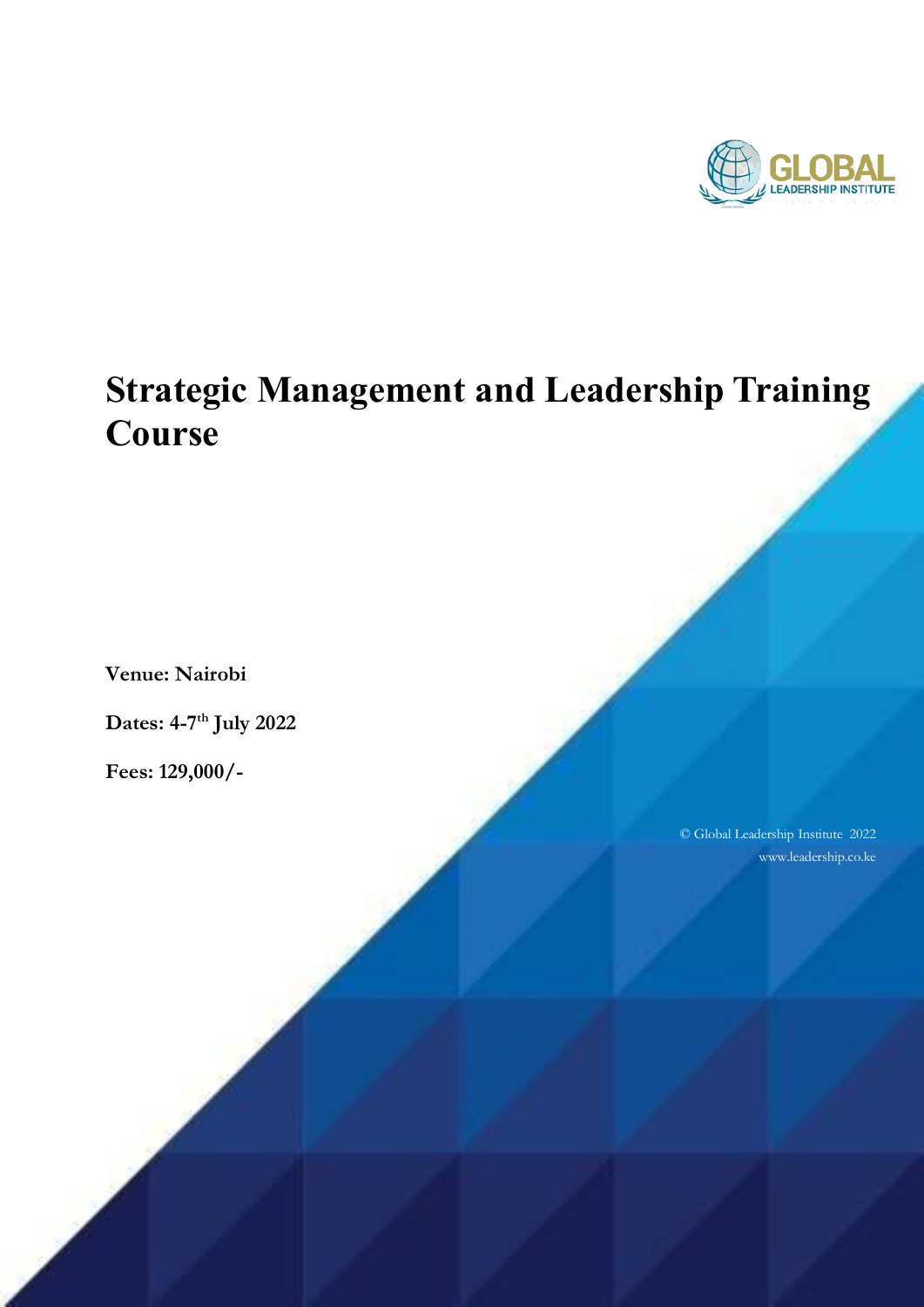# **Course Overview**

Today's leaders have a lot more responsibility on their shoulders, especially with the increasing uncertainty of these times. They need to focus on what will navigate their business through the obstacles of time, towards successful returns.

This Strategic Management and Leadership Training Course offers guidance to any leader who wants to make smart decisions about important components like new business strategies, succession planning, and the utilisation of human capital to support and nurture their business.

The course focuses on strategic management, which develops the skills behind strategic thinking and developing good leadership strategies to support the strategic planning function.

It discusses how a leader takes on the responsibilities of implementing new strategies and developing their human assets to support the company. This training course is the facilitator towards implementing a successful strategic plan in the real world.

How does this "**Strategic Management and Leadership Training Course**" help its participants overall? This training course will help its participants define and implement organisational strategies for themselves, their team, and their organisation.

Working from an initial understanding of their own capabilities, motivators, and resources, it will build an action plan to motivate themselves and those around them, leading their teams towards common futuristic goals in a dynamic world.

This training course will empower you with the opportunity to develop and enhance the skills needed for strategic leadership while grooming strategic leaders and the embedding the process of strategic thinking in its participants' minds.

# **Course Objectives**

Upon completing this Strategic Management and Leadership Training Course successfully, participants will be able to:

- Differentiate between leadership, management, influence, and power
- Understand the leader's role in implementing change
- Examine their own personality and behaviours to enhance self-awareness
- Review leadership styles and practice identifying overlaps and differences
- Harness the team's ability to innovate
- Develop and motivate the team for optimum performance
- Evaluate how leaders impact culture and climate
- Understand how leaders navigate change, strategy, and innovation
- Understand and harness cultural differences

# **Training Methodology**

This collaborative Strategic Management and Leadership Training Course will comprise the following training methods:

- Lectures
- Seminars & Presentations
- Group Discussions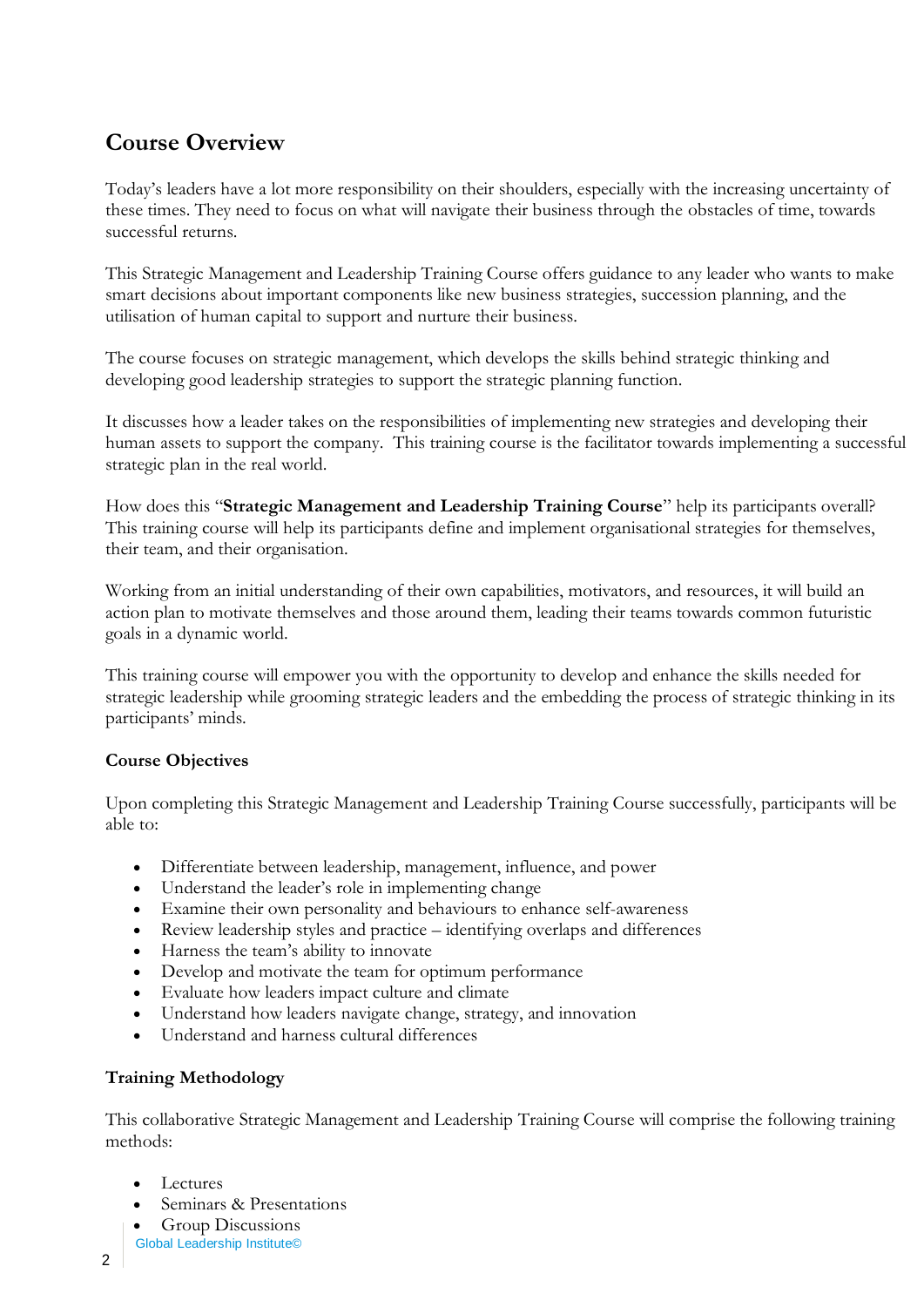- Assignments
- Case Studies & Functional Exercises

Like all our training programs, this courses also follows the 'Do-Review-Learn-Apply' model.

#### **Organisational Benefits**

Companies who nominate their employees to participate in this Strategic Management and Leadership Training Course can benefit in the following ways:

- Gain from a clear understanding of the internal and external factors that will determine your company's success
- Address individual leadership journeys that give you the skills to engage within your company and lead change in your organisation
- Leave with concrete plans and actions to implement at your workplace
- Enhance the performance of individuals, teams, and overall business-units

#### **Personal Benefits**

Individuals who participate in this Strategic Management and Leadership Training Course can gain from it in the following ways:

- Prepare yourself to play a key role in keeping your company ahead by studying high-impact strategy management.
- Gain the relevant analytical and leadership skills to develop and implement business strategies
- Sharpen your leadership skills to meet at the challenges of strategy execution, and lead your team and organisation to realise your goals

#### **Who Should Attend?**

This Strategic Management and Leadership Training Course would be suitable for:

- Those who may be moving into supervisory or managerial positions
- Any professional who is engaged in the functions of:
	- o strategic planning
	- o developing new strategies of how to use their resources wisely
	- o leading change initiatives required to make their organisation a success
- All professionals and leaders from any industry who desire in-depth knowledge of best practices in advanced management and leadership
- Senior leaders who aim to share and enhance their strategic capabilities further
- Heads of departments, managers, supervisors, change agents and sponsors
- Anyone who is interested in developing their capacity as a strategic leader/coach
- Those seeking a refresher to enhance their leadership and management skills

#### **Course Outline**

# **MODULE 1: STRATEGIC LEADERSHIP**

- What is strategic leadership?
- Why do we need strategic leaders?
- The modern business environment
- What does a strategic leader do?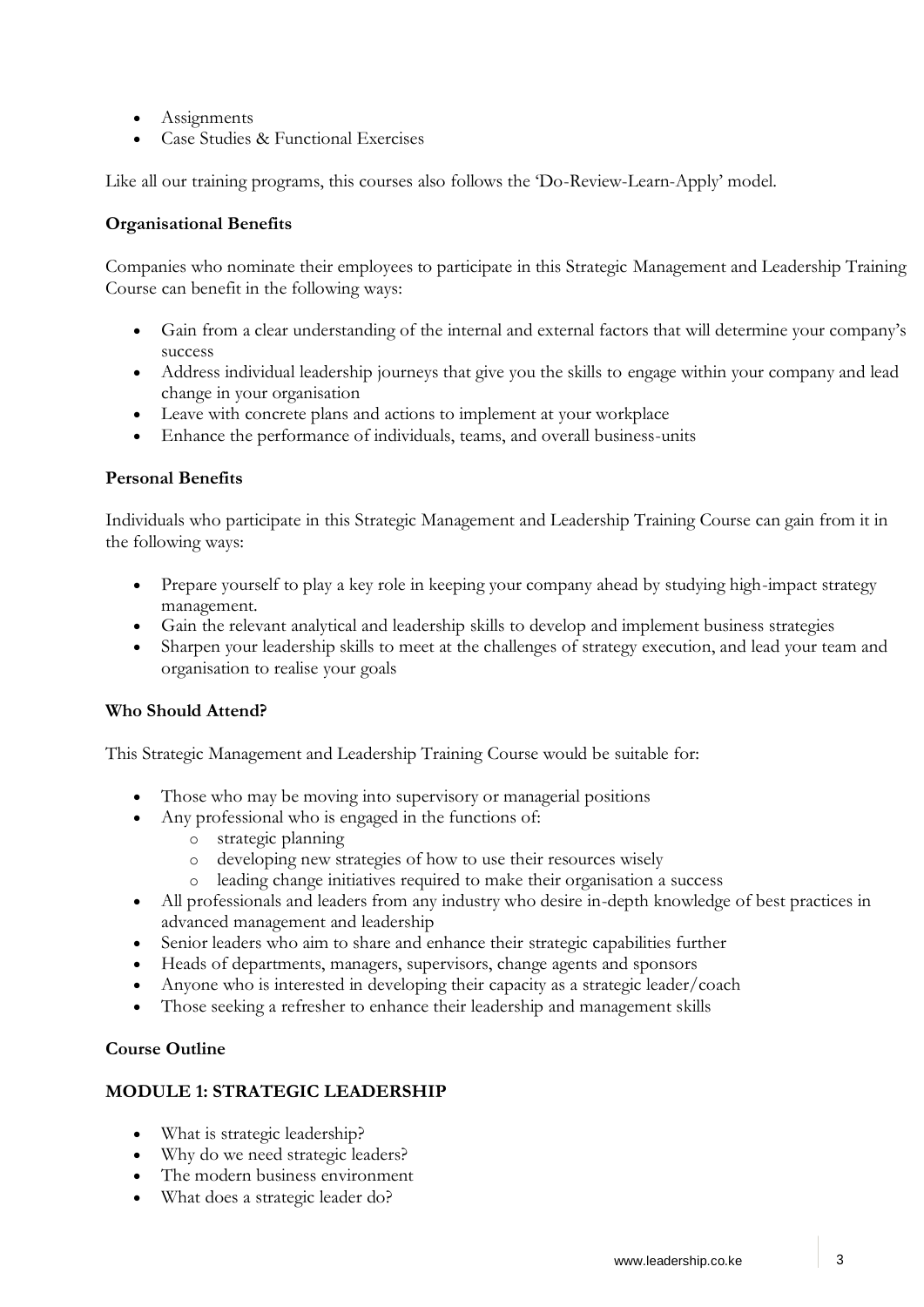# **MODULE 2: LEADERSHIP AND PERSONAL EFFECTIVENESS**

- Leadership and its context
- Self-perception and self-awareness
- Personality, values & behaviour
- Personal transformation
- Path dependency
- Personal style & style flexibility

# **MODULE 3: LEADERSHIP DEVELOPMENT**

- What is leadership development?
- Why bother?
- Organisational factors
- Leadership and competencies
- How are leaders developed?

# **MODULE 4: THE EVOLUTION OF STRATEGIC PLANNING AND STRATEGIC THINKING**

- Strategic thinking in business
- Different conceptual frameworks for [strategic thinking](https://zoetalentsolutions.com/course/creative-thinking-training-course/)
- Commonalities between different approaches to developing and implementing a strategy
- Articulate your current strategic conceptual framework

# **MODULE 5: CORE LEADERSHIP COMPETENCIES**

- Leader or manager?
- Influence, authority, and power
- Emotions, mood & disposition
- Rapport-building
- Communication and its part in leadership
- Goal congruence and alignment

# **MODULE 6: LEADERSHIP AND CHANGE**

- History of change
- Vision
- Different approaches to change
- Models of the change process
- Individual reaction to change
- Politics of change

# **MODULE 7: BELBIN'S APPROACH**

- Margerison[-McCann](https://en.wikipedia.org/wiki/Team_Role_Inventories#Team_Management_Profile_(TMP)) team management wheel
- Time or phase-based models
- Team mental model
- Distributed leadership

# **MODULE 8: CULTURAL DIFFERENCE & LEADERSHIP**

- Definitions of culture
- Corporate, team and national culture

Global Leadership Institute©